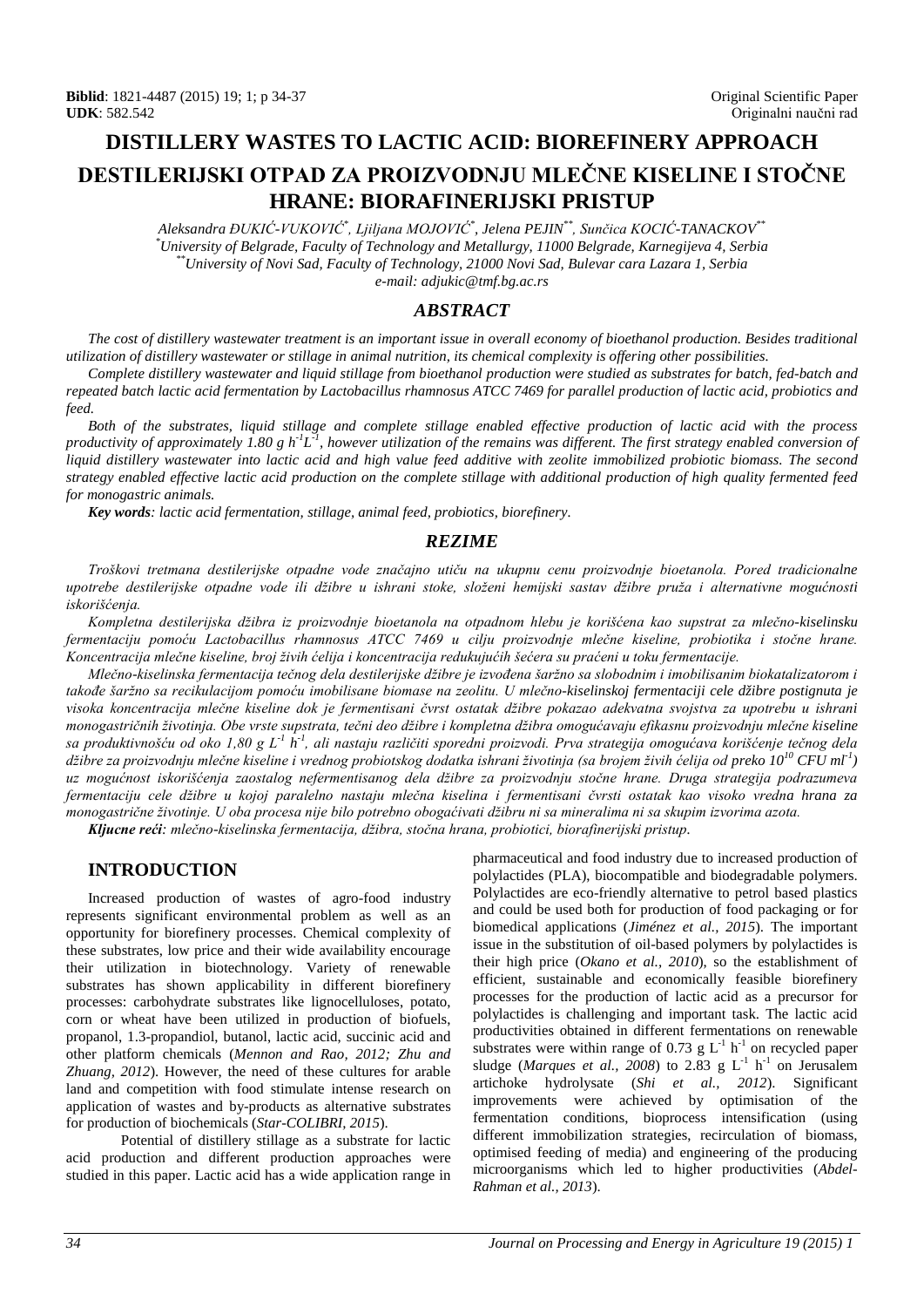In this study both complete stillage and just its liquid part were evaluated as substrates for lactic acid fermentation.

#### **MATERIAL AND METHOD**

# **Stillage preparation for batch and fed-batch fermentations**

The stillage remained after bioethanol production on wasted bread was obtained from Reahem Ethanol Plant (Reahem, Srbobran, Serbia). The pH of the stillage was adjusted to 6.5 with 30 % solution of NaOH (Sigma- Aldrich, USA). After that it was sterilized at 120 °C for 15 min and used as a fermentation medium. In the first set of experiments, batch lactic acid fermentation was performed with optimal initial sugar concentration of 55 g  $L^{-1}$  adjusted by addition of 70 % sterile glucose solution. In the fed-batch fermentation experiments, same fermentation media as in batch process was used for initiation of the fermentation and feeding solution was supplied when sugar concentration dropped below 20 g  $L^{-1}$  to maintain the sugar concentration at around 50 g  $L^{-1}$ . Feeding solution consisted of the sterile stillage with glucose concentration of 140  $g$   $L^{-1}$ . The feeding was performed until the volume of fermentation flask was filled up to 70 % of complete fermentation volume (1000 mL).

## **Liquid stillage preparation for batch and recycled batch fermentation**

The stillage remained after bioethanol production on wasted bread obtained from Reahem Ethanol Plant (Reahem, Srbobran, Serbia) has been centrifuged (4500 rpm, 20 min, centrifuge: Sigma<sup>®</sup> model 2–16, Shropshire, UK). Solid stillage was separated from a liquid part and pH of the supernatant (liquid stillage) was adjusted to 6.5 with 30 % NaOH. After adjustment, the liquid stillage was sterilized at 121 °C for 15 min. The concentration of reducing sugars in the sterile liquid stillage (originally 12 g  $L^{-1}$ ) was set at approximately 50 g  $L^{-1}$  with addition of a sterile 70 % glucose solution and used as a fermentation medium.

#### **Microorganism**

*L. rhamnosus* ATCC 7469, a homofermentative L (+) lactic acid strain, used in this experiment was obtained from American Type Culture Collection (ATCC, Rockville, USA). The culture was propagated under anaerobic conditions using Anaerocult<sup>®</sup> C bags (Merck KGaA, Darmstadt, Germany) at 37 °C for 18 h in MRS broth before inoculation to fermentation medium. In batch fermentations with recirculation of immobilized *L. rhamnosus* ATCC 7469 into fresh liquid stillage media, inoculums were prepared by immobilization of *L. rhamnosus* ATCC 7469 onto the zeolite as a carrier.

## **Preparation of zeolite molecular sieves as a carrier**

Zeolite molecular sieves (type 13X, beads, 8–12 mesh, 1 Na<sub>2</sub>O: 1 Al<sub>2</sub>O<sub>3</sub>: 2.8  $\pm$  0.2 SiO<sub>2</sub>: xH<sub>2</sub>O) (Technical bulletin -Sigma-Aldrich Molecular sieves, 2012) were purchased from Sigma Aldrich,

Darmstadt, Germany. Before utilization it was powdered and washed twice with demineralised water. Average particle size was 4–7 μm (90 %) with normal particle size distribution. Powdered zeolite was dried at 105 °C for 3 h and activated at 250 °C for 3 h. In this way prepared carrier was used for immobilization of *L. rhamnosus* ATCC 7469 as a lactic acid producing microorganism.

# **Immobilization of** *l. rhamnosus* **atcc 7469 onto zeolite**

The culture of *L. rhamnosus* ATCC 7469 was propagated at 37 °C in 200 mL of Man Rogosa Sharpe broth (MRS) with inoculum concentration of 10 %  $(v/v)$  under anaerobic static conditions using Anaerocult ®C bags (Merck KGaA, Darmstadt, Germany). After 16 h, the culture was centrifuged (10,000 rpm, 5 min, centrifuge: Sigma® model 2–16, Shropshire, UK), twice washed with sterile 0.8 % (w/v) NaCl solution and the biomass was suspended in 200 mL of fresh MRS broth with addition of 2 %  $(w/v)$  powdered Na-zeolite. The culture prepared in this way was incubated at 41 °C, with shaking (90 rpm, KS 4000i control, IKA®, Werke GmbH & Co. KG, Staufen, Germany). After 12 h, the culture was centrifuged (1000 rpm, 5 min), supernatant with free cells was thrown, and the sediment of *L. rhamnosus* ATCC 7469 cells adsorbed onto zeolite was twice washed with sterile 0.8 % (w/v) NaCl solution and used as an inoculum for fermentation. The preparation of the free *L. rhamnosus* ATCC 7469 cells for fermentation was similar, but without addition of the powdered zeolite.

## **Lactic acid fermentation**

All lactic acid fermentations were performed with shaking (100 rpm, KS 4000i control, IKA®, Werke GmbH and Co. KG, Staufen, Germany) at temperature of 41 °C. The fermentation was initiated by addition of 5 %  $(v/v)$  of inoculum. During the fermentations, pH was adjusted to 6.5 by addition of 30 % NaOH solution in 4 h intervals. The batch and fed-batch fermentations on the complete stillage were preformed in 1000 ml flasks with initially 400 ml of the fermentation media while batch and recycled batch fermentations with liquid stillage were preformed with 200 ml of fermentation media in 500 ml flasks. In the repeated batch fermentation, recirculation of media was applied after depletion of sugar below 10 g  $L^{-1}$ . At this point fermentation media was centrifuged (1000 rpm, 5 min), washed with sterile physiological solution and residual immobilized biomass was inoculated into the fresh fermentation media. In the fermentations with free *L. rhamnosus* cells, one fermentation cycle was preformed until complete utilization of sugars in media occurred. Microaerophylic conditions were provided by gas pack system with Anaerocult® C bags. During the fermentation: pH, sugar consumption, lactic acid concentration and a number of living cells were analysed.

## **Analytical methods**

The concentration of reducing sugars, calculated as glucose, was estimated by 3,5-dinitrosalicylic acid method using spectrophotometer, Ultraspec 3300 pro, Biochrom LTD, UK (*Miller, 1959*). Calibration curve was set at 505 nm using standard glucose solutions. Lactic acid concentration was determined by enzymatic method (L-/D-Lactic acid assay, Megazyme®, Wicklow, Ireland) after deproteinization of the samples according to procedure prescribed in assay. Number of free viable *L. rhamnosus* ATCC 7469 cells was estimated using pour plate technique on MRS agar after incubation for 48 h at 37 °C. Number of viable *L. rhamnosus* ATCC 7469 cells was estimated using pour plate technique on MRS agar after detachment of cells from zeolite carrier by methodology reported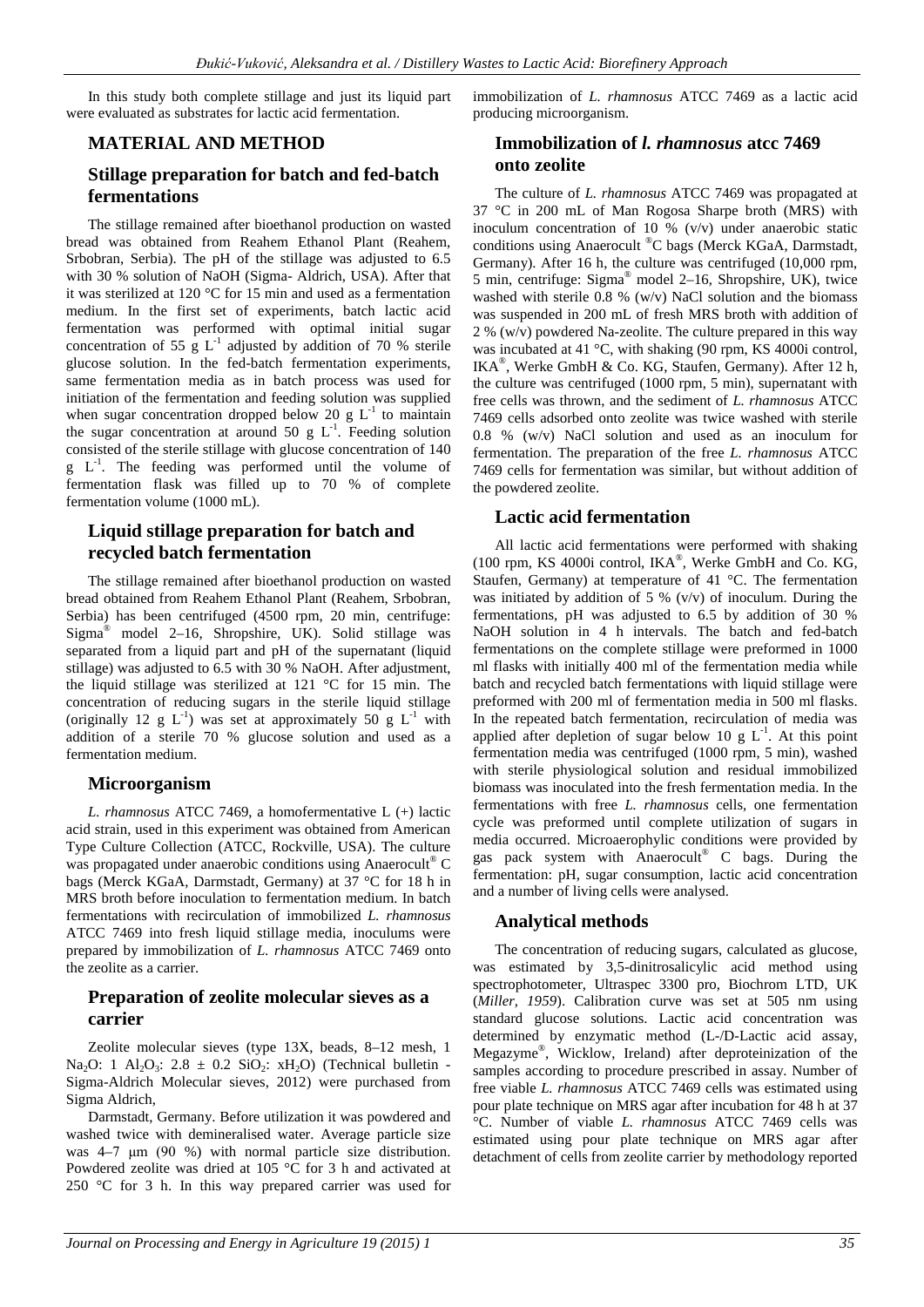by *Đukić-Vuković et al. (2013)*. All chemicals used in experiments were analytical grade.

#### **Statistical analysis**

The experiments were done in triplicates. All values are expressed as mean  $\pm$  SD. Mean values of treatments were compared by the analysis of variance (one-way ANOVA) followed by Tukey test for mean differences testing. Differences were considered significant at  $p<0.05$ .

## **RESULTS AND DISCUSSION**

The results of batch lactic acid fermentations on complete stillage and just liquid part of stillage are presented in Figure 1. Lactic acid fermentation on complete stillage was faster and utilization of sugar present in media was more efficient in complete stillage (Fig. 1). Also, it could be seen from Figure 1. that residual sugar was higher in the samples with liquid stillage as main component of the media. These findings could be explained by differences in chemical composition of complete stillage and just its liquid part. Complete stillage is higher in proteins (*Đukić-Vuković et al., 2013*) then liquid part of stillage (*Đukić-Vuković et al., 2012*) which are very important for the growth of lactic acid bacteria and the production of lactic acid. Also, in the samples with complete stillage drops in pH value during the process were lower than in liqid stillage fermentations (data not shown). This is probably an additional consequence of the presence of proteins in complete wasted bread stillage and their buffering capacity. However, around 36 g  $L^{-1}$  of lactic acid was produced on just liquid part of stillage which could be considered as a significant concentration taking into a count possibility for valorisation of remaining solids of stillage for production of DDG (dry distillers' grains) as a feed (*Đukić-Vuković et al., 2013*). Also, concentration of lactic acid obtained on triticale stillage was almost three times lower and amounted around 13 g  $L^1$  (*Marković et al., 2014*), while the maximal obtained lactic acid concentration on corn liquid stillage was 18.4 g L-1 (*Mojović et al., 2011*).

Lactic acid yield of  $0.92 \text{ g g}^{-1}$  and corresponding volumetric productivity of 1.49 g  $L^{-1}$  h<sup>-1</sup> were obtained in batch fermentation on complete stillage. The maximal productivity of the process on liquid stillage under the same conditions was around 0.66 g  $L^{-1}$  $h<sup>-1</sup>$ . In order to investigate possibilities for further improvement of the process for conversion of complete stillage into the lactic acid, fed-batch fermentation strategy was implemented. The kinetics of fed-batch lactic acid fermentation on whole stillage is presented in Figure 2. Under the proposed conditions, very high lactic acid productivity of 1.80 g  $L^{-1}$  h<sup>-1</sup> was achieved and the number of viable cells exceeded  $10^9$  CFU ml<sup>-1</sup>. Also, the lactic acid concentration at the end of fed-batch fermentation was 97.0  $g L<sup>-1</sup>$  (Fig. 2). The high lactic acid concentration is very important for cost effective extraction of product from media (*Pal et al., 2009*). Based on all these findings the fed-batch fermentation could be recommended as effective fermentation route for lactic acid production on complete stillage. Remaining fermented solids, after separation of liquid part of fermented media, were evaluated as a valuable feed with probiotic biomass of *L. rhamnosus* ATCC 7469 (*Đukić-Vuković et al., 2014*). The chemical composition of fermented and unfermented remains of the stillage qualifies it as a good feed for monogastric animals because of low content of fibers and high parameters of digestible and metabolisable energies (*Đukić-Vuković et al., 2013*).



*Fig. 1. Kinetics of batch lactic acid fermentation on complete stillage and liquid stillage. Symbols: square - lactic acid concentration* (g  $L^1$ ), triangle - sugar concentration (g  $L^1$ ), solid *symbols - whole stillage, open symbols - liquid stillage*



*Fig. 2. Fed-batch lactic acid fermentation on complete stillage. Symbols: square - lactic acid concentration*  $(g L<sup>1</sup>)$ *, triangle - sugar concentration (g L-1 )*

The kinetics of repeated batch lactic acid fermentation of liquid stillage is presented in Figure 3. As it could be seen in Figure 3, conversion of reducing sugars from stillage to lactic acid was faster and more efficient in repeated batch fermentation in comparison to the batch fermentation mode with the same substrate. In the repeated batch lactic acid fermentation, final overall lactic acid productivity of 1.41 g  $L^{-1}$  h<sup>-1</sup> has been achieved with the high number of viable *L. rhamnosus* ATCC 7469 cells of  $10^{10}$  CFU per g of zeolite carrier. Lignocellulose wastes are studied as substrates for lactic acid fermentation and in the study of *Adsul et al. (2007)* and maximal lactic acid productivity of 0.93 g  $L^{-1}$  h<sup>-1</sup> and yield of 0.83 g  $g^{-1}$  were achieved by *L. delbrueckii* mutant Uc-3 in the fermentation of bagasse. Yield and productivity of repeated batch fermentation on liquid stillage are both higher than the results reported on fermentation of baggasse *(Adsul et al., 2007)*. Besides lactic acid as an outcome of this process, residual probiotic biomass immobilized onto the zeolite and a fraction of solid stillage from bioethanol production could be utilized in animal husbandry.